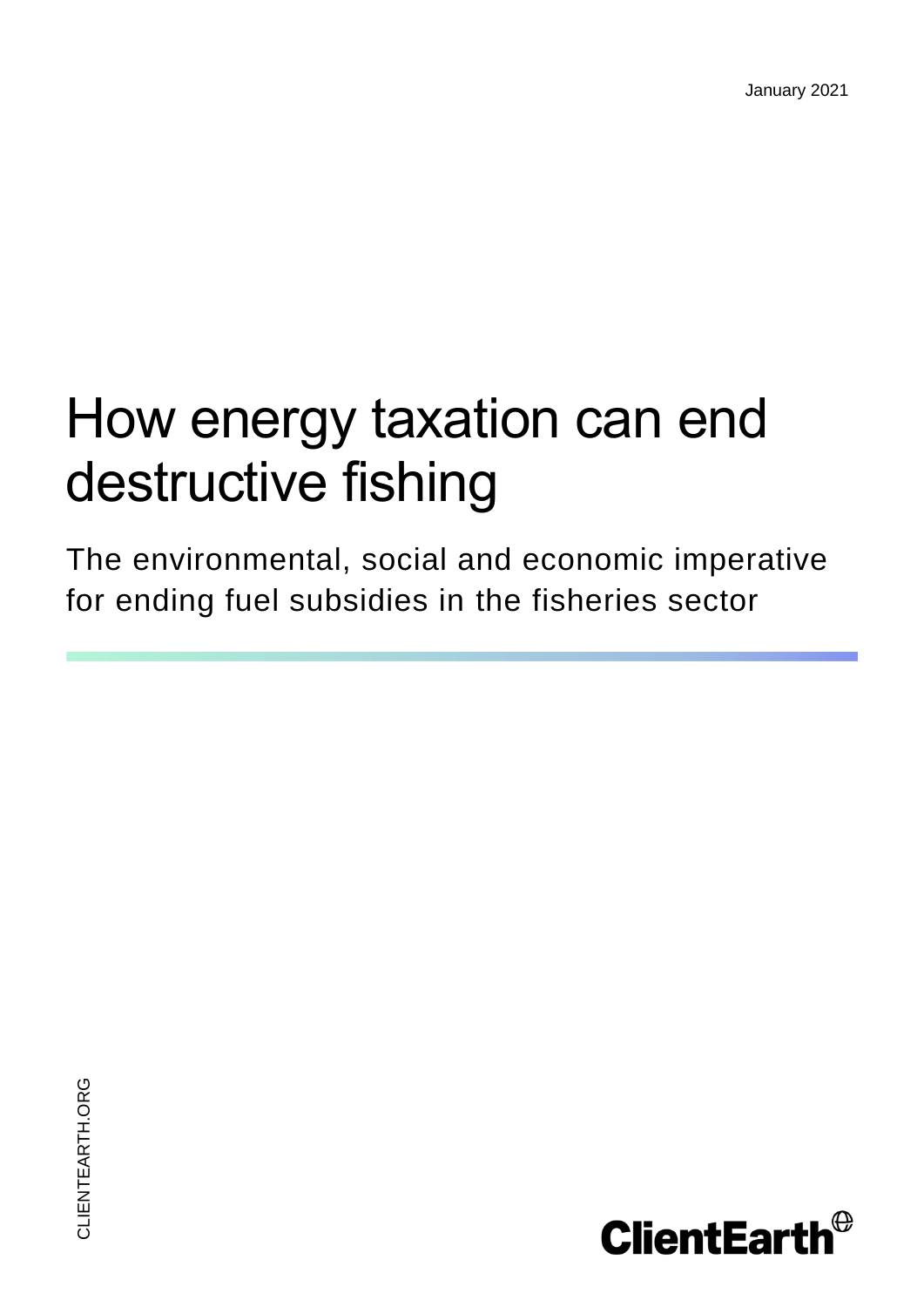

## **Summary**

- **1. Fuel subsidies in fisheries artificially lower operating costs and distort the ocean economy, fuelling destructive and uneconomic fishing practices.**
- **2. Fuel subsidies fuel overfishing, and overfishing fuels climate change and biodiversity loss. Eliminating fuel subsidies would strengthen fish stocks' resilience to climate change, help restore ecosystems and enhance carbon sequestration.**
- **3. Fuel subsidies disproportionately benefit larger, polluting and more destructive fishing fleets leaving small-scale low-impact fishers with depleted fishing grounds.**
- **4. Maintaining fuel subsidies in the fisheries sector is inconsistent with the EU's internal and international commitments on climate and biodiversity. Fuel subsidies increase carbon emissions and support the destruction of marine ecosystems.**
- **5. The revision of the Energy Taxation Directive (ETD) and the current WTO negotiations on harmful fisheries subsidies is the perfect window of opportunity to eliminate fuel subsidies at both the EU and international levels. The EU must lead by example and steer the WTO negotiations away from fuel subsidies.**
- **6. Fuel subsidies support the economic marginalisation of small-scale, low-impact fishers. Harmful fisheries subsidies must be repurposed to protect and support their livelihoods, and existing funds and social schemes should be used to ensure a just transition.**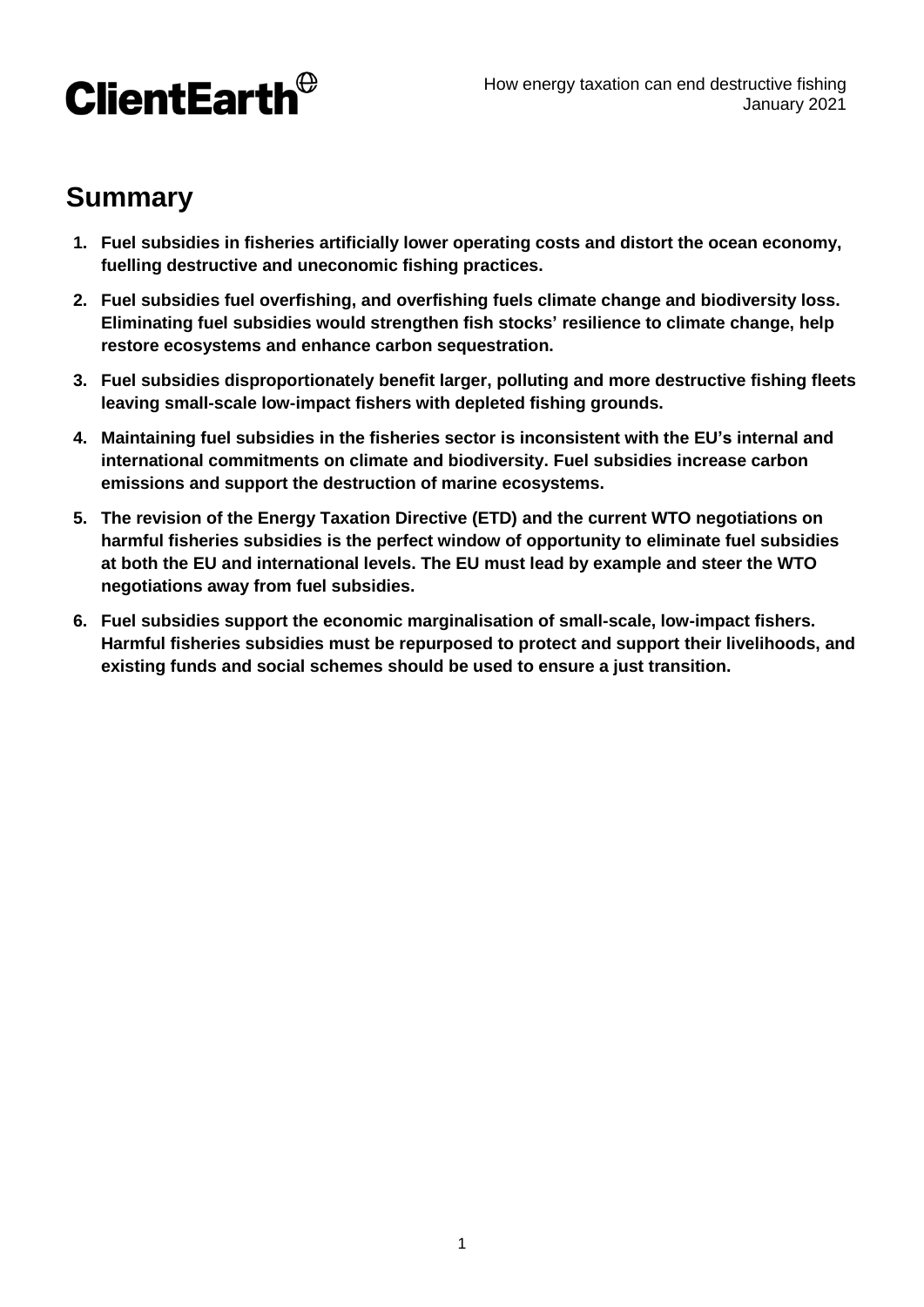

## **Background**

#### "*There is the sea — who shall exhaust the sea?"<sup>1</sup>*

Fish stocks have long been deemed inexhaustible,<sup>2</sup> being self-regulated by the environment and the economy: as fish stocks decreased, so did catch and profits, and ultimately fishing efforts, allowing fish stocks to replenish themselves until they were sufficiently abundant for profitable fishing efforts to resume.<sup>3</sup> With the advent of heavily subsidised, large-scale fisheries ('LSF'),<sup>4</sup> we began to fish beyond this economic and biological equilibrium, leading to overfishing and the plummeting of global fish stocks.<sup>5</sup> An estimated 34% of global stocks are being fished beyond sustainable limits.<sup>6</sup> In Europe, this number goes up to 90% in the Mediterranean Sea, 87% in the Black Sea, and about 38% percent of in the North East Atlantic and Baltic Sea.<sup>7</sup> As enshrined in its Common Fisheries Policy ('CFP'), 2020 was the EU legal deadline to end [overfishing.](https://www.clientearth.org/latest/latest-updates/opinions/eu-overfishing-deadline-missed-what-now/) In spite of this, [almost a third of the 2021 quotas](https://our.fish/press/agrifish-eu-decision-to-continue-overfishing-branded-shameful/) established by the EU Council of Agriculture and Fisheries Ministers have been set above scientific recommendations. Healthy, productive and sustainable fisheries are an environmental, social and economic imperative. Yet, European taxpayers are still financing the depletion of fish stocks,<sup>8</sup> threatening the livelihoods of those who depend on it as a main source of income and protein, while hindering the ocean's resilience to climate change. Overfishing will persist so long as it is economically viable, which is why the European Union must put an end to what keeps it artificially profitable: harmful fisheries subsidies.

## Fuel subsidies fuel overfishing

The adverse effects of certain fisheries subsidies have long been emphasised – Adam Smith himself had something to say about it.<sup>9</sup> Based on their nature, fisheries subsidies have been categorised as either 'beneficial', 'ambiguous' or 'capacity-enhancing/harmful'.<sup>10</sup> The latter refers to subsidies that artificially lower operation costs and/or increase revenue, which in turn can foster overcapacity and lead to overfishing.<sup>11</sup> Because these capacity-enhancing subsidies "*mask the true costs of fishing"*, <sup>12</sup> they create a perverse incentive to fish at otherwise uneconomic levels and potentially beyond sustainable limits, shaking the economic and ecological balance and distorting the ocean economy.<sup>13</sup> These subsidies are harmful to both the environment and the economy by damaging the productivity of fish stocks, and

 $\overline{a}$ 

<sup>1</sup> The *Oresteia,* 400 BC. John Shepherd, "Oceans of truth." *Nature* 388.6645 (1997): 843-843.

<sup>2</sup> Alastair Couper et al, *Fishers and plunderers: theft, slavery and violence at sea*. Pluto Press, 2015. p.11

<sup>3</sup> Baltic Eye, "Researchers: EU is heading in the wrong direction with fisheries subsidies." (2020) Available at:

[<sup>&</sup>lt;https://balticeye.org/en/fisheries/study-on-harmful-fishery-subsidies/>](https://balticeye.org/en/fisheries/study-on-harmful-fishery-subsidies/)

<sup>4</sup> LSF includes industrial and semi-industrial fisheries. Anna Schuhbauer et al. "How subsidies affect the economic viability of small-scale fisheries." *Marine Policy* 82 (2017): 114-121; p.117.

<sup>5</sup> Bloom Association, "ENFAF Trilogue" (2020). Available at: [<https://www.bloomassociation.org/en/emfaf-trilogue/>](https://www.bloomassociation.org/en/emfaf-trilogue/)

<sup>6</sup> FAO, "The State of World Fisheries and Aquaculture 2020" (2020) p.7. Available at: [<http://www.fao.org/3/ca9229en/ca9229en.pdf>](http://www.fao.org/3/ca9229en/ca9229en.pdf)

<sup>7</sup> STECF 'The 2020 Annual Economic Report on the EU Fishing Fleet (STECF 20-06)' (2020) EUR 28359 EN, ISBN 978-92-76-27164-2 ; STECF 'The 2019 Annual Economic Report on the EU Fishing Fleet (STECF 19-06)' (2019) EUR 28359 EN, ISBN 978-92-76-09517-0 8 UNCTAD, "Regulating Fisheries Subsidies". Available at: [<https://unctad.org/en/Pages/DITC/Trade-and-Environment/Regulating-Fisheries-](https://unctad.org/en/Pages/DITC/Trade-and-Environment/Regulating-Fisheries-Susidies.aspx)

[Susidies.aspx>](https://unctad.org/en/Pages/DITC/Trade-and-Environment/Regulating-Fisheries-Susidies.aspx) <sup>9</sup> John Leazer, "A case for subsidies? Adam Smith and the eighteenth century Scottish herring fishery." *The Historian* 75.1 (2013): 47-68.

<sup>10</sup> Daniel Skerritt et al. "A 20-year retrospective on the provision of fisheries subsidies in the European Union." *ICES Journal of Marine Science* (2020).

<sup>11</sup> Kieran Kelleher et al. "The sunken billions: the economic justification for fisheries reform". The World Bank, 2009.

<sup>&</sup>lt;sup>12</sup> Mimako Kobayashi et al. "The sunken billions revisited: progress and challenges in global marine fisheries-overview." No. 106577. The World Bank, 2016.p. 27

<sup>13</sup> Kelleher, supra note 11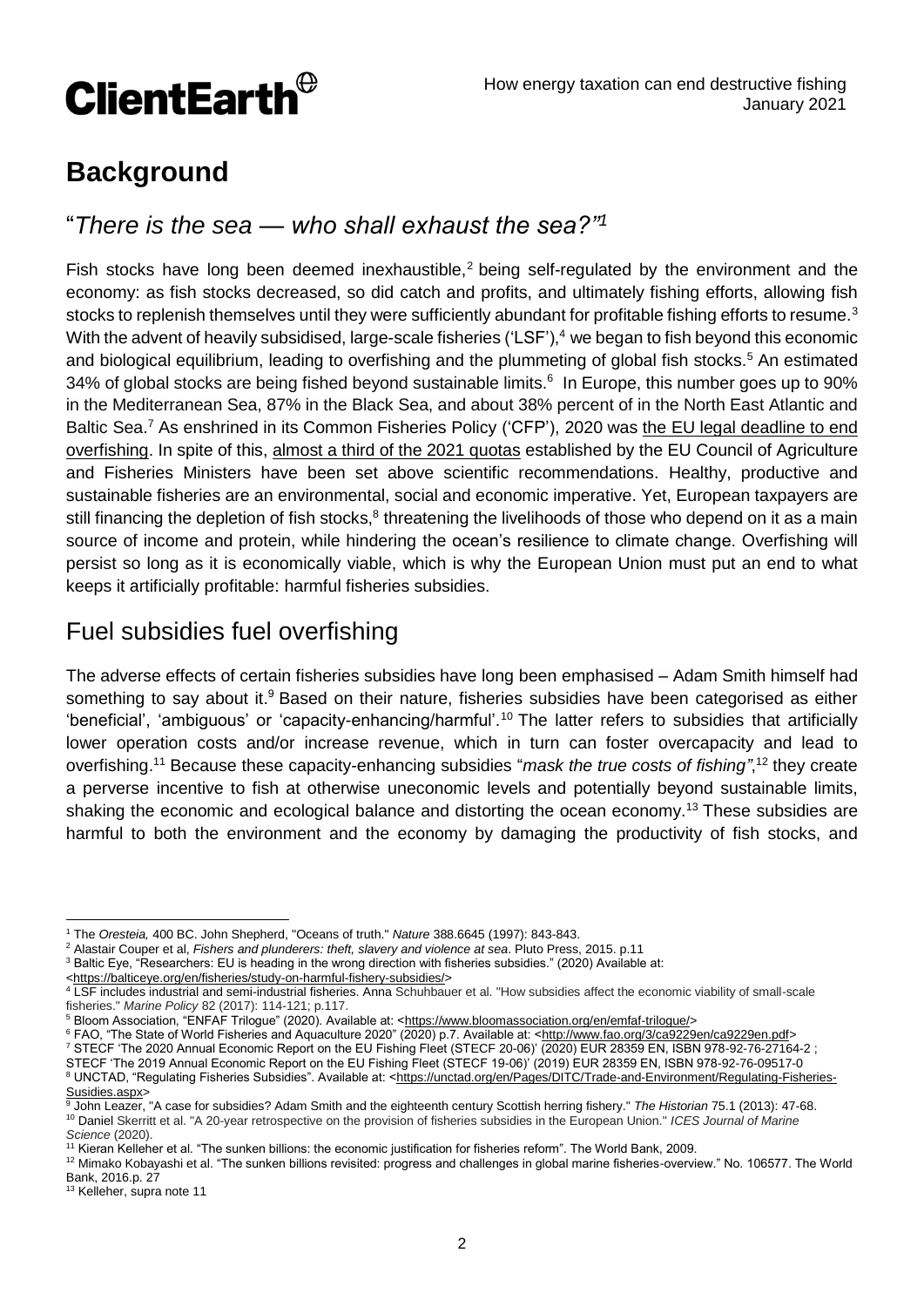

therefore catch rates and profitability.<sup>14</sup> There is now conclusive research that, despite certain claims, capacity-enhancing subsidies are not necessary,<sup>15</sup> and that their removal is necessary to ensure the sustainability of marine resources.<sup>16</sup>

Amongst these harmful subsidies, fuel subsidies are the most directly linked to overfishing.<sup>17</sup> Typically in the form of fuel tax exemptions, fuel subsidies reduce operating costs and increase fishing capacity, allowing fishers to go further and longer at sea than otherwise profitable. This enhanced capacity leads to overfishing in cases where stocks are being exploited beyond sustainable levels. This is worsened by the fact that fuel subsidies account for 22% of the \$22.2 billion dollars spent each year on capacity-enhancing subsidies globally, making them the most prevalent type of subsidy.<sup>18</sup> As the second biggest subsidising political entity in the world, the EU is directly contributing to this, injecting more than \$2 billion in capacityenhancing subsidies in 2018.<sup>19</sup>

## Fuel subsidies disproportionately benefit large-scale fisheries

90% of the global capacity-enhancing subsidies, of which 96% are fuel subsidies, go to LSF.<sup>20</sup> Fuel typically accounts for 50-80% of fishing costs, which is why [an estimated 54% of high-seas fisheries](https://advances.sciencemag.org/content/4/6/eaat2504) would be unprofitable without fuel subsidies.<sup>21</sup> The reason behind this is self-explanatory – industrial fishing vessels go farther at sea, have more powerful engines and use more fuel-intensive fishing methods. They consequently require more fuel than their small-scale, coastal counterparts, which mainly operate within territorial waters.<sup>22</sup> In the EU, the small-scale coastal fleet represents around 56% of the total days-at-sea and yet consumes only 6% of the fuel. In comparison, the EU distant-fishing fleets account for less than 2% of fishing days but consume 16.5% of the fuel.<sup>23</sup> This imbalance effectively means that fuel subsidies support the over-capitalisation of profit-seeking, fuel-intensive industrial fishing fleets to the detriment of small-scale, low-impact fishers;<sup>24</sup> the latter are merely hoping to make ends meet, yet only receiving about 16% of the total global subsidies.<sup>25</sup> In Europe, this number drops to 7%,<sup>26</sup> despite the fact that small-scale fisheries ('SSF') represent "*the most significant part of the EU fleet in terms of number of* vessels" and contributes most to employment. <sup>27</sup> This economic marginalisation of the small-scale sector must be addressed to ensure it remains economically viable, thereby protecting the jobs and the livelihoods it supports.<sup>28</sup>

 $\overline{a}$ <sup>14</sup>Johanna Jacomina Heymans et al. "The impact of subsidies on the ecological sustainability and future profits from North Sea fisheries." *PLoS One* 6.5 (2011): e20239.; Munro, Gordon, and U R Sumaila. "The impact of subsidies upon fisheries management and sustainability: the case of the North Atlantic." *Fish and fisheries* 3.4 (2002): 233-250.

<sup>15</sup> Andrés M Cisneros-Montemayor, U. Rashid Sumaila. "Busting myths that hinder an agreement to end harmful fisheries subsidies." *Marine Policy* 109 (2019): 103699.

<sup>16</sup> Yutaro Sakai et al. "Fishery subsidies: the interaction between science and policy." *Fisheries science* 85.3 (2019): 439-447.

<sup>17</sup> Sunken Billions p. 14

<sup>18</sup> U. Rashid Sumaila et al. "Updated estimates and analysis of global fisheries subsidies." *Marine Policy* 109 (2019): 103695

 $19$  Ibid, p. 8

<sup>20</sup> Schuhbauer, supra note 4

<sup>21</sup> Enric Sala et al. "The economics of fishing the high seas." *Science Advances* 4.6 (2018): eaat2504.

 $22$  STECF (2020), supra note 7

<sup>23</sup> STECF (2019), supra note 7

<sup>&</sup>lt;sup>24</sup> SSF here includes subsistence and artisanal fisheries. 'Low-impact' refers to fisheries with a low environmental impact on marine habitats, low discard rates, and using selective, low-impact fishing gear. Low-impact fisheries are typically small-scale although SSF are not necessarily low-impact. Low-impact fisheries also have a high social and economic value within coastal communities.

<sup>&</sup>lt;sup>25</sup> Schuhbauer, supra note 4

<sup>26</sup> Schuhbauer, supra note 4, at 117

 $27$  STECF (2020), supra note 7 at 43

<sup>28</sup> Anna Schuhbauer et al. "The global fisheries subsidies divide between small-and large-scale fisheries." *Frontiers in Marine Science* 7 (2020): 792.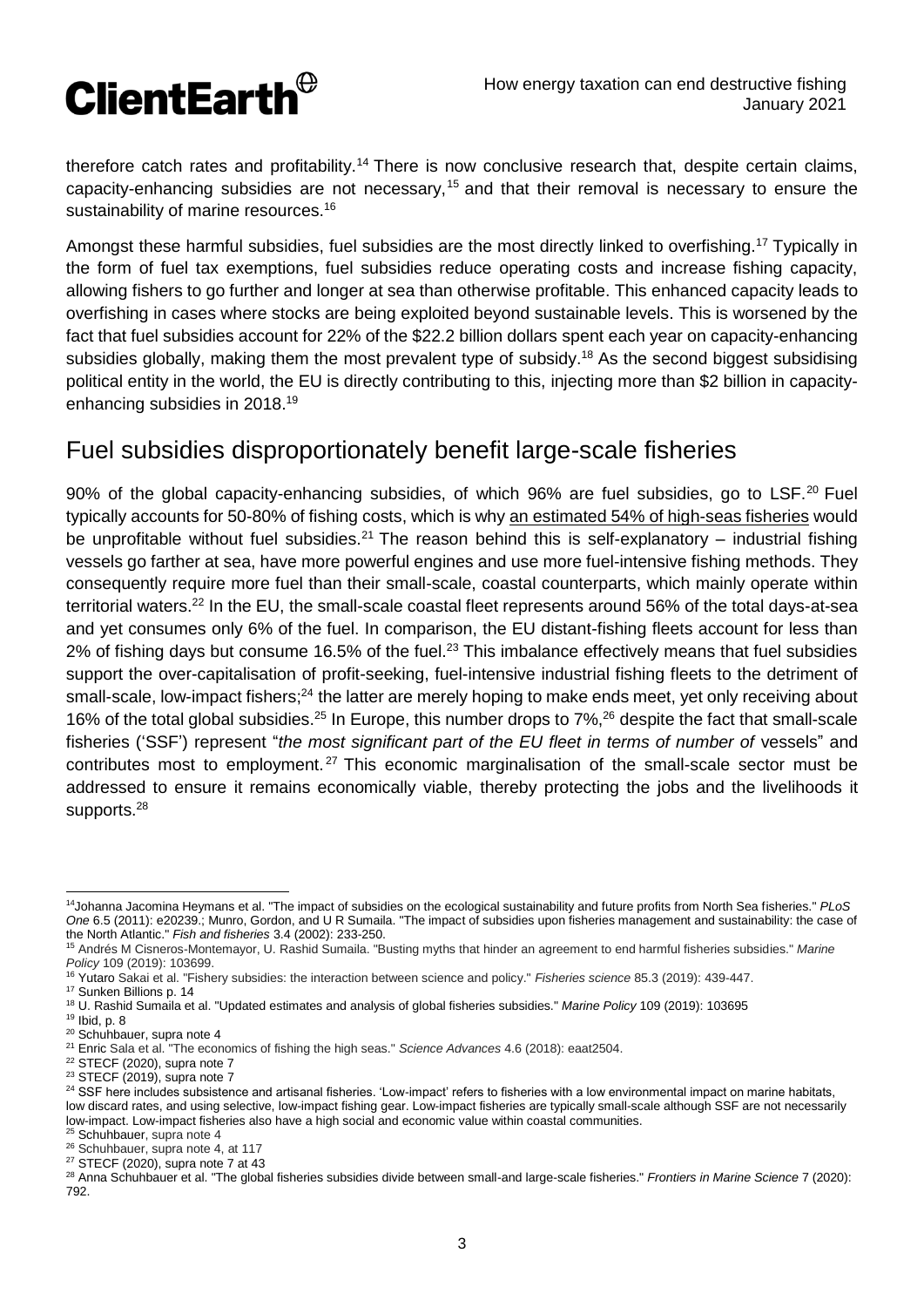

This biased distribution is also a direct threat to marine ecosystems. Industrial fishing fleets often use highly destructive and unselective fishing methods, from bottom-trawling to purse seining, associated with habitat and sea-floor destruction and/or high rates of bycatch - an environmental disaster thus paid for by the general public.<sup>29</sup> As technology improves while catches continue to decrease, industrial fishing activities are forced to expand further and deeper, "*fishing down [the] marine food web"*, sometimes looking for previously unwanted fish species.<sup>30</sup> These degenerative practices are slowly transforming marine ecosystems into dead zones.<sup>31</sup> leaving small-scale fishers with depleted fishing grounds, fighting for leftovers. Furthermore, In EU waters, small-scale fishers often struggle to access quotas (where applicable) and markets, due to legislative gaps in the CFP and marginalising quota-allocation systems.<sup>32</sup> This distributive injustice between LSF and SSF is a ubiquitous problem around the globe, exacerbating the already unequal fisheries landscape,<sup>33</sup> leading SSF to be "*disregarded as increasingly irrelevant*" despite their crucial role for sustainable fisheries and the protection of livelihoods.<sup>34</sup> "In a sustainable ocean *economy, effective protection, sustainable production and equitable prosperity go hand in hand*", but this triple win cannot be achieved while harmful subsidies persist and the status quo is maintained.<sup>35</sup>

## Ending overfishing is climate action

It is well-established that climate change has a direct impact on ocean health – but the opposite is also true.<sup>36</sup> On the one hand, the cumulative effect of ocean warming, acidification and deoxygenation caused by climate change has a detrimental impact on fish stocks and marine ecosystems.<sup>37</sup> On the other hand, the ocean is the [largest carbon sink,](https://www.clientearth.org/latest/latest-updates/stories/what-is-a-carbon-sink/) absorbing more than a quarter of all anthropogenic carbon emissions.<sup>38</sup> Its capacity to help regulate the global carbon cycle directly depends upon the health of its ecosystems. From the [crucial role of phytoplankton](https://theconversation.com/tiny-plankton-drive-processes-in-the-ocean-that-capture-twice-as-much-carbon-as-scientists-thought-136599) in the biological carbon pump all the way [to the great](https://www.weforum.org/agenda/2019/11/whales-carbon-capture-climate-change/)  whales sequestering an average of 33 tons of  $CO<sub>2</sub>$  each, increased biomass equals an increase in carbon sequestration.<sup>39</sup> This effectively means that a healthy, abundant ocean is a mitigation strategy in itself.<sup>40</sup> By cutting down on subsidies that facilitate overfishing, the EU would help fish stocks, marine ecosystems and habitats to recover, [simultaneously enhancing carbon sequestration.](https://www.clientearth.org/latest/latest-updates/stories/why-do-we-need-natural-carbon-sinks/)<sup>41</sup> Importantly, this would also help increase fish stocks' resilience to climate change and keep the fishery sector afloat.<sup>42</sup>

41 Sumaila, supra note 41

 <sup>29</sup> Griffin Carpenter, Charles Millar, *"Fisheries Management Costs: How The Expense Of Scottish Fisheries Management Can Be Sustainably Funded" (2020).* P.5 *Available at: [<https://neweconomics.org/uploads/files/Management-costs.pdf>](https://neweconomics.org/uploads/files/Management-costs.pdf)*

<sup>30</sup> Daniel Pauly, "Beyond duplicity and ignorance in global fisheries." *WIT Transactions on State-of-the-art in Science and Engineering* 64 (2013) <sup>31</sup> Ibid. at 530

<sup>32</sup> Alicia Said, et al. "Small-scale fisheries access to fishing opportunities in the European Union: Is the Common Fisheries Policy the right step to SDG14b?." *Marine Policy* 118 (2020): 104009; LIFE Platform, 'Joint declaration of European artisanal and low impact fishers and shellfish harvesters' (2012). Available at: [<https://lifeplatform.eu/our-mission/>](https://lifeplatform.eu/our-mission/)

<sup>33</sup> EJF, 'Fisheries project in Ghana hears of conflict between local fishing communities and industrial vessels' (2017). Available at:

[<sup>&</sup>lt;https://ejfoundation.org/news-media/fisheries-project-in-ghana-hears-of-conflict-between-local-fishing-communities-and-industrial-vessels>](https://ejfoundation.org/news-media/fisheries-project-in-ghana-hears-of-conflict-between-local-fishing-communities-and-industrial-vessels) <sup>34</sup> Said, supra note 34.

<sup>35</sup> Martin R Stuchtey et al, 'Executive Summary: Ocean Solutions That Benefit People, Nature and the Economy' (2020). Available at: [<https://www.oceanpanel.org/ocean-action/files/full-report-ocean-solutions-eng.pdf>](https://www.oceanpanel.org/ocean-action/files/full-report-ocean-solutions-eng.pdf)

<sup>36</sup> U. Rashid Sumaila, Travis C Tai 'End overfishing and increase the resilience of the ocean to climate change.' *Frontiers in Marine Science* 7 (2020): 523.

<sup>37</sup> IPCC, "Special Report on the Ocean and Cryosphere in a Changing Climate"**,** available at: [<https://www.ipcc.ch/srocc/>](https://www.ipcc.ch/srocc/)

<sup>38</sup> Jamie Shutler, Andy Watson, "The oceans are absorbing more carbon than previously thought" (2020). Available at: [<https://www.weforum.org/agenda/2020/10/oceans-absorb-carbon-seas-climate-change-environment-water-co2/>](https://www.weforum.org/agenda/2020/10/oceans-absorb-carbon-seas-climate-change-environment-water-co2/); RA Houghton, "Balancing the global carbon budget." *Annu. Rev. Earth Planet. Sci. 35* (2007), 313–347.

<sup>39</sup> U. Rashid Sumaila, Travis C Tai, 'End overfishing and increase the resilience of the ocean to climate change.' *Frontiers in Marine Science* 7 (2020): 523.

<sup>&</sup>lt;sup>40</sup> Ibid; Greenpeace, "How does overfishing make climate change worse?" (2020). Available at: <<u>https://www.greenpeace.org/new-</u> [zealand/story/how-does-overfishing-make-climate-change-worse/>](https://www.greenpeace.org/new-zealand/story/how-does-overfishing-make-climate-change-worse/)

<sup>42</sup> Sumaila, supra note 41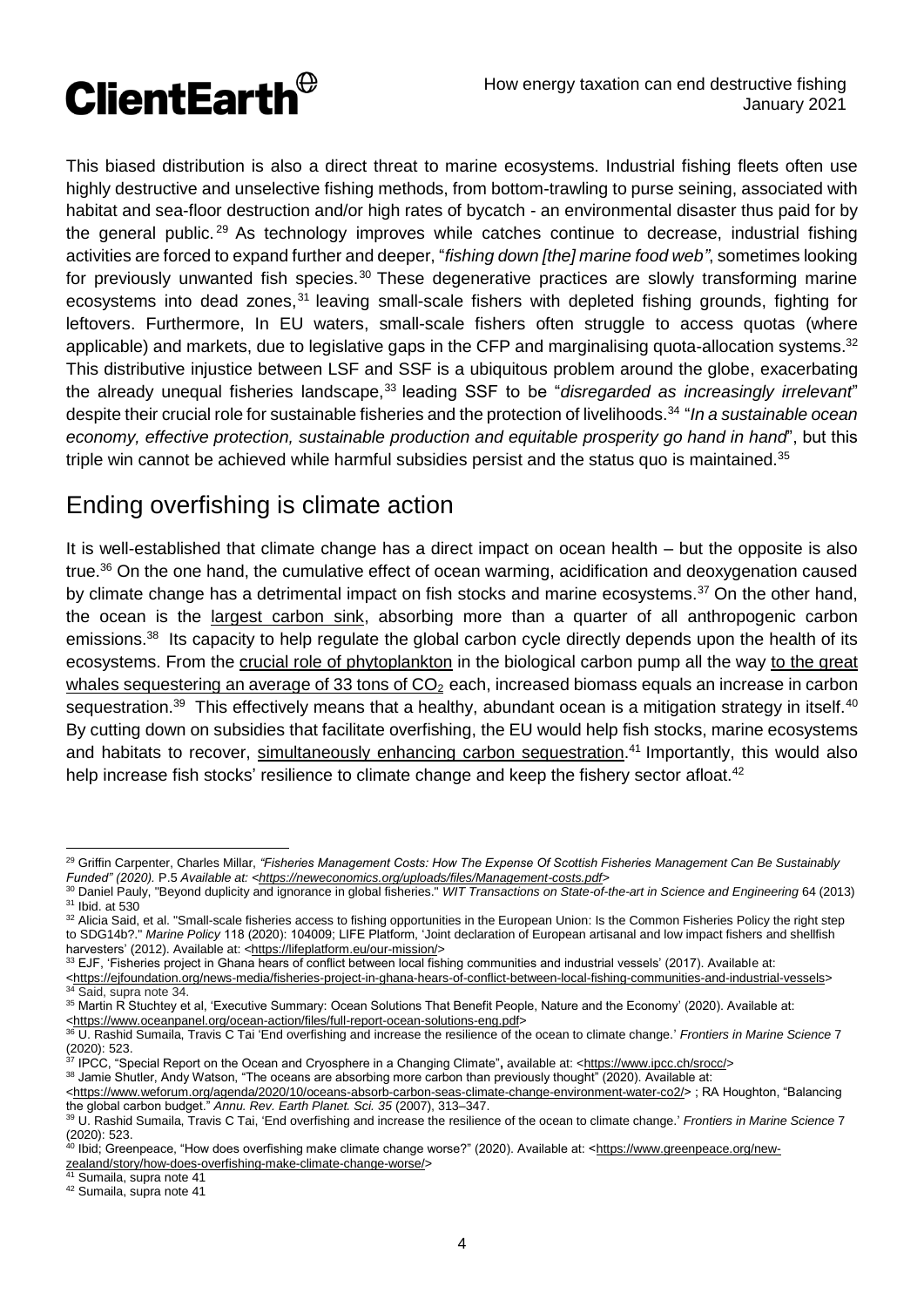

Moreover, by subsidising an otherwise unprofitable, fossil-fuel intensive industry, the EU is directly supporting unnecessary carbon emissions. Harmful subsidies allow for the continuous increase in fleet size and capacity, leading to increased  $CO<sub>2</sub>$  emissions. But more boats does not mean more fish. Much to the contrary, it only means more pollution and competition - like using three cars to go and buy a single loaf of bread. This in turn puts pressure on authorities to set unsustainable quotas and increase subsidies, a vicious cycle which ends with the collapse of our fisheries.<sup>43</sup> Eliminating fuel subsidies that predominantly support highly polluting industrial fishing fleets would help reduce overcapacity, consequently reducing fossil fuel consumption and carbon emissions.<sup>44</sup>

# **The opportunity: the revision of the Energy Taxation Directive**

The ongoing revision of the EU Energy Taxation Directive ('ETD') is the perfect opportunity to put an end to fuel tax exemptions. The ETD, which was originally set to ensure the proper functioning of the internal market and avoid unfair competition, has failed to achieve these objectives and has grown flawed and inadequate in the light of the EU's internal and international commitments on climate and biodiversity.<sup>45</sup> The Commission notably identified *"overlaps, gaps and inconsistencies that significantly hamper the achievements of objectives in the field of energy, environment, climate change and transport"*. 46 Accordingly, an ETD revision was proposed in the European Green Deal, which requires taxation to be aligned with the EU's climate objectives. The revision (which must therefore focus on environmental issues) $^{47}$  was recognised as a key tool to help deliver the EU's increased climate ambitions. $^{48}$ 

To do so, the revised ETD must ensure effective carbon pricing (in line with the polluter-pays principle found in article 191(2) of the TFEU) and the removal of fossil-fuel subsidies. Fuel in the fisheries sector is currently exempt from taxation by virtue of article  $14(c)$ .<sup>49</sup> The ETD evaluation recognised that mandatory sectoral exemptions might contradict other EU policies, and the Commission was specifically mandated to look at maritime fuel tax exemptions.<sup>50</sup> As discussed, these types of de-taxation schemes are harmful indirect subsidies which promote the consumption of fossil fuels and are therefore incompatible with the new purpose and priorities of the ETD, as proposed by the Green Deal. The results of a public consultation conducted as part of the revision process have also made clear that there is no public support for fossil fuel tax exemptions.<sup>51</sup> Likewise, 48% of respondents stated that no sectoral exception for fisheries should be granted, with another 43% stating that they did not know/had no opinion.<sup>52</sup>

Beyond the climate necessity to remove fisheries-fuel exemptions from the revised ETD, doing so would be a major step towards achieving the CFP's objective to combat overfishing. As we have already

 43 PEW Charitable Trusts, "Fleet Overcapacity is Driving Overfishing" (2011). Available at: [<https://www.pewtrusts.org/en/research-and](https://www.pewtrusts.org/en/research-and-analysis/fact-sheets/2011/11/14/fleet-overcapacity-is-driving-overfishing)[analysis/fact-sheets/2011/11/14/fleet-overcapacity-is-driving-overfishing>](https://www.pewtrusts.org/en/research-and-analysis/fact-sheets/2011/11/14/fleet-overcapacity-is-driving-overfishing)<br>analysis/fact-sheets/2011/11/14/fleet-overcapacity-is-driving-overfishing>

<sup>44</sup> Sumaila, supra note 41

<sup>45</sup> Commission Staff Working Document Evaluation of the Council Directive 2003/96/EC of 27 October 2003 restructuring the Community framework for the taxation of energy products and electricity {SWD(2019) 332 final. P.16

<sup>46</sup> Ibid.

<sup>47</sup> European Commission, 'Summary Report: Public consultation on the revision of the Energy Taxation Directive (ETD)' Ares(2020)7749862 -18/12/2020; European Commission, "Communication From The Commission To The European Parliament, The European Council, The Council, The European Economic And Social Committee And The Committee Of The Regions: The European Green Deal" COM(2019) 640 final. p.5

<sup>48</sup> EC Report, Supra note 49

<sup>49</sup> ETD, Article 14(c)

<sup>50</sup> Green Deal, supra note 49 at 10

<sup>51</sup> EC Report, supra note 49

<sup>52</sup> EC Report, supra note 49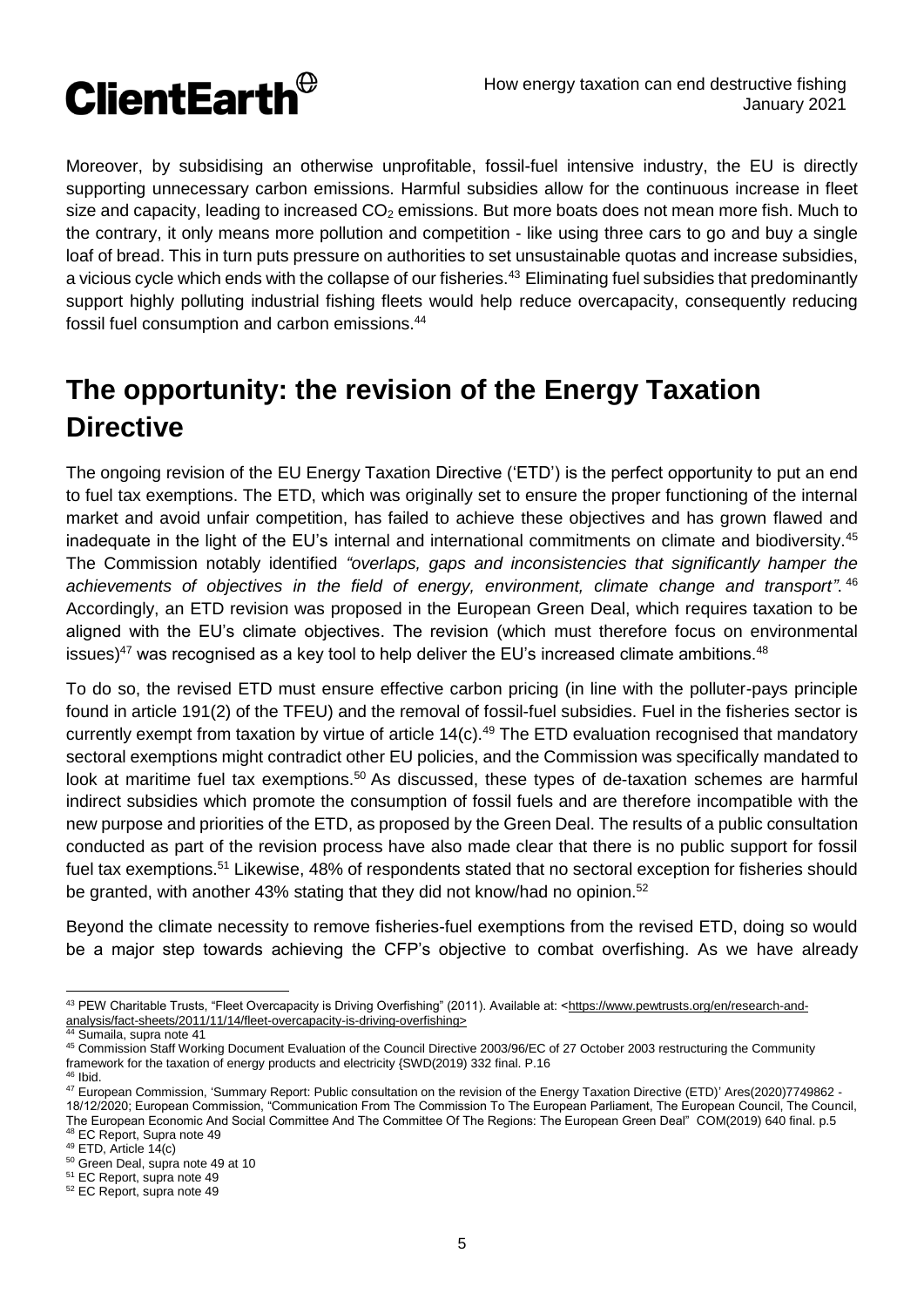

established, fuel exemptions drive overfishing by enabling otherwise unprofitable fishing activities. Welldesigned taxes can provide a strong incentive towards more sustainable fishing practices, while generating revenue, which could then be used to support a fair and effective transition.<sup>53</sup>

Since fuel subsidies help to artificially maintain fishers in the sector, a ban on fuel subsidies will inevitably result in job losses. These short-term socio-economic consequences have been a stumbling block to the elimination of capacity-enhancing subsidies.<sup>54</sup> But this is less of a dilemma than it may seem: fuel subsidies are a form of palliative care, not a cure. They merely delay an inevitable economic transition. If we fail to preserve fish stocks, the whole industry will eventually collapse. In other words, "*the starting point is that*  we must protect the fish. Because without fish, there will be no fishing".<sup>55</sup> The latest report by the High Level Panel for a Sustainable Ocean Economy is clear: rebuilding fish stocks and fishing sustainably make (business) sense, but require governments to repurpose subsidies and implement fishery reforms while "*providing resources to mitigate transition challenges"*. <sup>56</sup> The focus therefore should be to provide sufficient support to those affected, and particular attention should be given to the more vulnerable segment of the industry: small-scale fishers. Artisanal fishers are often the backbone of coastal communities, but are typically less economically resilient than their counterparts working in industrial fisheries. Providing them with sufficient support would not only protect their livelihoods, but also the cultural heritage and social fabric of these coastal communities.<sup>57</sup> One way to do so is by providing them with favourable access to quotas. Despite Article 17 of the CFP demanding that social, economic and environmental criteria are taken into consideration when allocating fishing opportunities, access inequities persist all across Europe,<sup>58</sup> as social and environmental outcomes are still being overlooked.<sup>59</sup> Sustainable fisheries require environmental externalities to be taken into account,<sup>60</sup> for instance by prioritising those willing to transition towards low-impact fishing,<sup>61</sup> as called for by the CFP, or by phasing out fuel-tax exemptions and replacing them with alternatives (e.g. a landings tax) with a differentiated rate for low-impact fisheries.<sup>62</sup> SSF also provide more jobs per tonne of fish landed, meaning that their revaluation would help create more employment opportunities.<sup>63</sup> Crucially, support must also be gender responsive, as women's contribution to the fishing industry remains critically overlooked.<sup>64</sup> As for those whose livelihood will be lost and who will be forced to look outside of the fisheries sector, new and existing funds must be used to provide the technical and financial support necessary to ensure a just transition. On this point, the renewed European Maritime Fisheries and Aquaculture Fund ('EMFAF') and the soon-to-be-approved Just Transition Fund offer a great starting point.

In its 2021-2027 multiannual financial framework, the EU budgeted a €6.1 billion EMFAF', to support the implementation of the CFP and a prompt transition towards sustainable fisheries. 65 The EMFAF

  $53$  ClientEarth, 'ClientEarth's position on fuel subsidies in the fisheries sector' (2020) p.5. Available at:

[<sup>&</sup>lt;https://www.clientearth.org/latest/documents/clientearth-s-position-on-fuel-subsidies-in-the-fisheries-sector/>](https://www.clientearth.org/latest/documents/clientearth-s-position-on-fuel-subsidies-in-the-fisheries-sector/); EC Report, supra note 49 <sup>54</sup> Baltic Eye, Supra note 3

<sup>55</sup> Baltic Eye, Supra note 3

<sup>56</sup> Stuchtey, supra 37 at 11

<sup>57</sup> N Weeratunge at al. "Small-scale fisheries through the wellbeing lens." *Fish.* 15 (2014), 255–279

<sup>58</sup> Said, supra note 34 at 2

<sup>59</sup> Griffin Carpenter, Richard Kleinjans, 'Who Gets To Fish? The Allocation Of Fishing Opportunities In EU Member States' (2018). Available at: [<https://neweconomics.org/uploads/files/Management-costs.pdf>](https://neweconomics.org/uploads/files/Management-costs.pdf)

<sup>60</sup> Stuchtey, supra note 37 at 97

<sup>&</sup>lt;sup>61</sup> Carpenter, supra note 30

<sup>62</sup> Carpenter, supra note 30

<sup>63</sup> De Melo Alves Damasio, Ludmila, et al. "Size matters: fishing less and yielding more in smaller-scale fisheries." *ICES Journal of Marine Science* 73.6 (2016): 1494-1502; p.1499

<sup>64</sup> Sarah Harper et al. "Valuing invisible catches: Estimating the global contribution by women to small-scale marine capture fisheries production." *PloS one* 15.3 (2020)

<sup>&</sup>lt;sup>65</sup> Under Current News, "New EU Maritime Fund Contains 6.1bn for Fisheries, Aquaculture." (2020), available at:

[<sup>&</sup>lt;https://www.undercurrentnews.com/2020/12/07/new-eu-maritime-fund-contains-e6-1bn-for-fisheries-aquaculture/>](https://www.undercurrentnews.com/2020/12/07/new-eu-maritime-fund-contains-e6-1bn-for-fisheries-aquaculture/)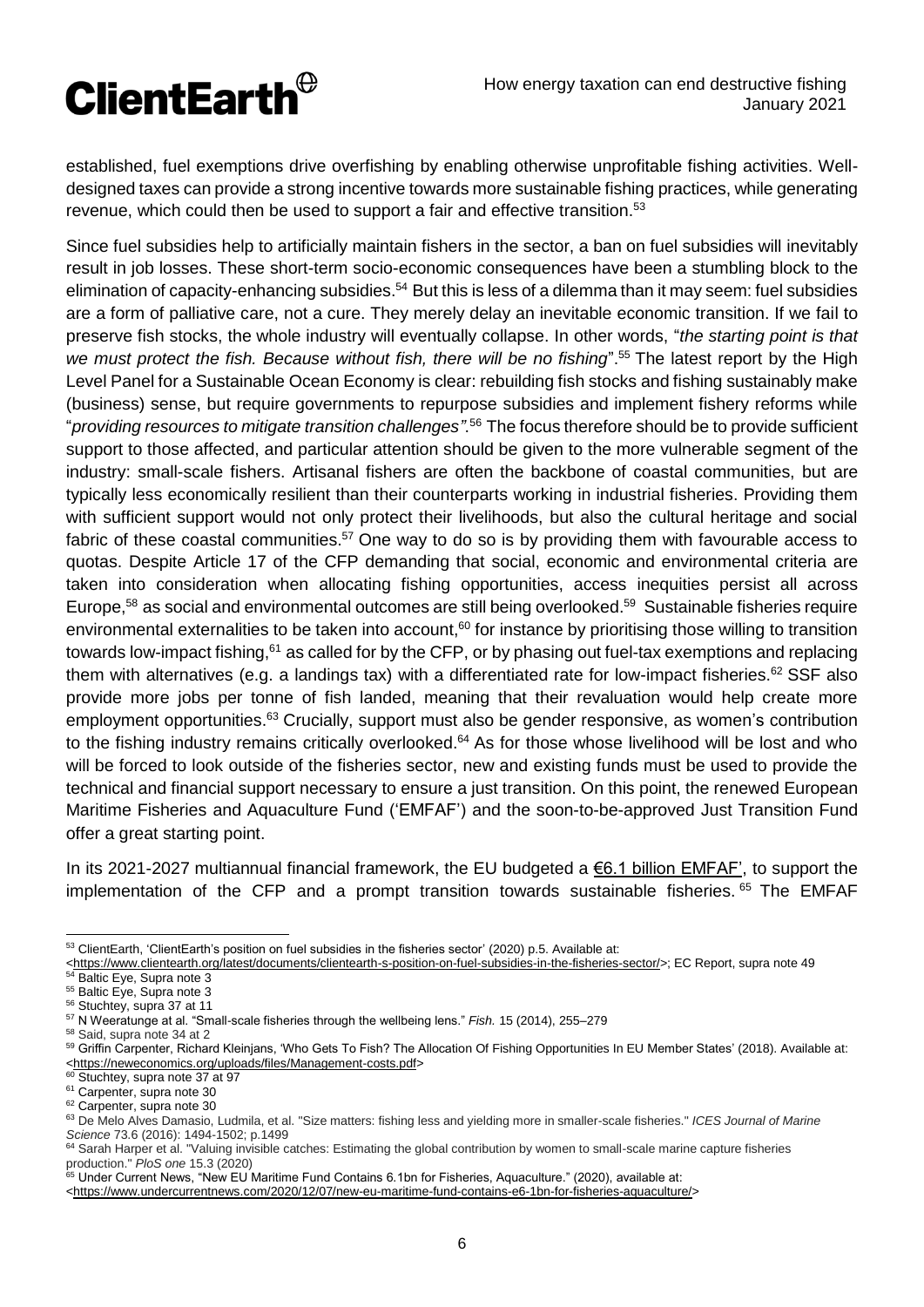

(previously EMFF) will pay for most of the EU fisheries subsidies and in recent years has shown a positive trend away from capacity-enhancing subsidies. $66$  As it stands, this new fund will put a greater emphasis on supporting small-scale coastal fisheries, notably through preferential financial treatment. Considering that 80% of EU funds currently benefit LSF through direct subsidies, this is a welcome development, yet not a guarantee for actual change: a significant part of the 2014-2020 EMFF was reportedly misspent, i.e. not used in accordance with the objectives of the CFP, for instance by financing harmful subsidies.<sup>67</sup> Member States and the Commission must do better with the new fund, despite the regrettable lack of safeguards in the EMFAF to prevent such misspending. The current EMFAF proposal is also a major step [backwards,](https://www.wwf.eu/wwf_news/media_centre/?uNewsID=1369416) by bringing back harmful subsidies banned since 2004.<sup>68</sup> Such harmful fisheries subsidies [wreck ecosystems](https://www.nature.com/articles/d41586-019-02054-0) and have no place in a fund whose underlying aim is to promote the sustainable use of marine resources. In addition to this, a previous vote to direct at least 25% of the EMFAF to conservation measures has also been overturned, currently leaving no specific budget for biodiversity protection, despite the need for ambitious investments in marine restoration measures. <sup>69</sup> The European Environmental Agency is clear: "*Marine biodiversity remains under threat in Europe's seas*", and the European Court of Auditors is calling for an increase in EMFAF funding for marine conservation and protection measures.<sup>70</sup> To ensure a healthy ocean by 2030, at least 50% of the [fund should be used for](https://www.documents.clientearth.org/wp-content/uploads/library/2020-01-28-blue-manifesto-the-roadmap-to-a-healthy-ocean-in-2030-coll-en.pdf)  [restoration, better control,](https://www.documents.clientearth.org/wp-content/uploads/library/2020-01-28-blue-manifesto-the-roadmap-to-a-healthy-ocean-in-2030-coll-en.pdf) and better data collection. Overall, **these policy reversals fly in the face of scientific evidence, the CFP's objective to end overfishing, the Green Deal and the Sustainable**  Development Goal ('SDG') 14.6,<sup>71</sup> and they weaken the EU's credibility amidst the WTO's fisheries subsidies negotiations, discussed below. The EU must lead by example if it truly supports transitioning "*towards stable, profitable and environmentally-friendly value chains*". 72

Another key development in addressing the socio-economic impacts of the elimination of fuel subsidies is the Just Transition Fund ('JFT'), a [€17.5 billion fund](https://ec.europa.eu/commission/presscorner/detail/en/ip_20_2354) being set up to support a socially fair and green European transition towards carbon neutrality. The JFT forms part of the EU Just Transition Mechanism established by the Green Deal, and echoes the EU's vow to 'leave no one behind'.<sup>73</sup> Its purpose is to address the environmental and socio-economic impacts of the energy transition, particularly in the most affected regions and populations. To do so, the funds will be used to promote the diversification of economic activities and support adaptation to a changing labour market.<sup>74</sup> The fund is therefore perfectly fit for purpose to support fishers affected by the ending of harmful fisheries subsidies, and should be used accordingly. With sufficient support and training, fishers can use their existing skillsets and knowledge to transition (partly or completely) to another sector, for instance within eco-tourism, marine protection or

<sup>67</sup> LPO, Birdlife Europe, 'The use of the European Maritime and Fisheries Fund (EMFF) in France in relation to the protection of the marine environment and its resources' (2020). Available at: [<https://www.birdlife.org/sites/default/files/lpo\\_report\\_use\\_of\\_emff.pdf>](https://www.birdlife.org/sites/default/files/lpo_report_use_of_emff.pdf); SEO/BirdLife, 'El uso del Fondo Europeo Marítimo y de Pesca (FEMP) en España entre 2014- 2018 y recomendaciones para el siguiente periodo' (2020). Available at: [<https://www.birdlife.org/sites/default/files/af\\_informe\\_aplicacion\\_femp\\_en\\_espana.pdf>](https://www.birdlife.org/sites/default/files/af_informe_aplicacion_femp_en_espana.pdf) <sup>68</sup> Bloom Association, supra note 5

[<https://www.wwf.eu/wwf\\_news/media\\_centre/?uNewsID=1369416>](https://www.wwf.eu/wwf_news/media_centre/?uNewsID=1369416)

<sup>&</sup>lt;sup>66</sup> Skerritt, supra note 10

<sup>69</sup> WWF, "EU 'sustainable' fisheries Fund reintroduces harmful subsidies and ignores biodiversity crisis" (2020). Available at:

<sup>&</sup>lt;sup>70</sup> EU Court of Auditors, "Marine environment: EU protection is wide but not deep" Special Report 26/2020

<sup>71</sup>U. Rashid Sumaila, Sebastian Villasante, Frédéric Le Manach, "Fisheries subsidies wreck ecosystems, don't bring them back" (Nature, 2019). Available at: [<https://www.nature.com/articles/d41586-019-02054-0>](https://www.nature.com/articles/d41586-019-02054-0); WWF, supra note 71 <sup>72</sup> [https://www.consilium.europa.eu/en/press/press-releases/2020/12/04/informal-deal-on-european-maritime-and-fisheries-fund-for-the-period-](https://www.consilium.europa.eu/en/press/press-releases/2020/12/04/informal-deal-on-european-maritime-and-fisheries-fund-for-the-period-2021-2027/)

[<sup>2021-2027/</sup>](https://www.consilium.europa.eu/en/press/press-releases/2020/12/04/informal-deal-on-european-maritime-and-fisheries-fund-for-the-period-2021-2027/)

<sup>&</sup>lt;sup>73</sup> Green Deal, supra note 49 at 16

<sup>&</sup>lt;sup>74</sup> European Commission, "Commission welcomes the political agreement on the Just Transition Fund" (2020). Available at:

[<sup>&</sup>lt;https://ec.europa.eu/commission/presscorner/detail/en/ip\\_20\\_2354>](https://ec.europa.eu/commission/presscorner/detail/en/ip_20_2354)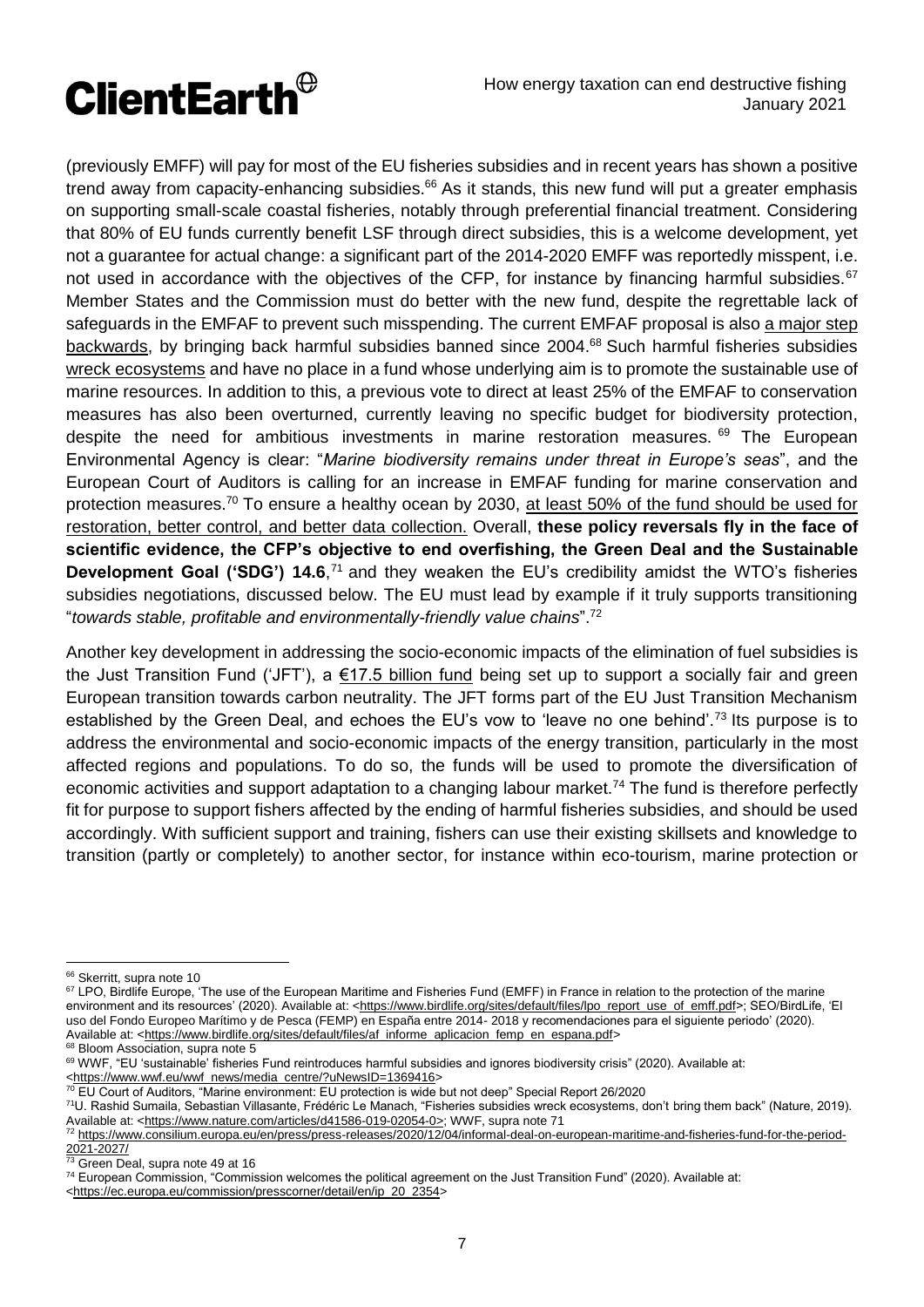

research, even offshore wind farm maintenance. In other words, anywhere their marine expertise can be harnessed.<sup>75</sup>

## **The EU's internal obligations to end fuel subsidies**

As mentioned, the possible removal of fuel tax exemptions through the ETD revision would directly fulfil the EU's commitments on climate change and overfishing.

First and foremost, by adopting the Green Deal, the EU aims to transform itself into a "*climate-neutral, fair and prosperous society, with a modern, resource-efficient and competitive economy*". The Green Deal objectives are inconsistent with fuel subsidies on numerous accounts. Firstly, **the Green Deal explicitly requires the removal of fossil-fuel subsidies through tax reforms**. <sup>76</sup> By lowering the price of fossil-fuel consumption, fuel-tax exemptions *de facto* qualify as fossil-fuel subsidies and must therefore be eliminated. Secondly, **ending fuel subsidies would reduce carbon emissions.** The Green Deal's underlying aim is to reach carbon neutrality by 2050. To this effect, the EU agreed in December 2020 to reduce its greenhouse gas emissions [by at least 55%](https://ec.europa.eu/clima/policies/strategies/2030_en) by 2030 (compared to 1990 levels). This newly set goal is a welcome development in the fight against climate change, although it falls short of the 65% emission cuts required to comply with the Paris Agreements (discussed below), according to the latest UNEP Emissions Gap Report.<sup>77</sup> Fuel tax exemptions artificially keep highly polluting fishing fleets with high carbon footprints afloat. A ban on fuel subsidies would therefore directly reduce emissions, hence supporting the Green Deal's objective. The possible inclusion of the maritime sector in the EU Emission Trading System is a clear indicator that the EU is working to decarbonise its fleets.<sup>78</sup> Furthermore, a ban would also help tackle overfishing, increasing fish biomass and carbon sequestration along the way, as discussed earlier. Thirdly, **a resource-efficient economy entails healthy, productive fish stocks.** In other words, we need to fish less to catch more, and ensure that all EU fisheries are harvested at levels that allow stocks to produce their maximum sustainable yield.<sup>79</sup> This will not be achieved so long as quotas are set beyond sustainable levels, encouraged by overcapacity enabled by fuel subsidies. Healthy fish populations are critical to ensure a sustainable food system as called for by the EU's [Farm to Fork Strategy.](https://ec.europa.eu/food/farm2fork_en) Fourthly, **fuel subsidies supporting overfishing contravene the 'do no harm' principle.** At the heart of the EU Green Deal is its green oath to 'do no harm' to which all EU initiatives must live up.<sup>80</sup> Financing overfishing through fuel-tax exemptions that simultaneously contribute to climate change and biodiversity loss is a blatant violation of this principle.<sup>81</sup> Finally, **the 'leave no one behind' vow embedded in the Green Deal echoes the need for a fair transition.** Redirecting European funding away from fuel subsidies and towards offering better support for small-scale, low-impact fishers would not only ensure healthier oceans; it will also increase the resilience of the communities at the forefront of climate change. All of the above also align with the Green Deal's objective to reform policies to 'increase the value given to protecting and restoring natural ecosystems, to the sustainable use of resources and to improving

<sup>80</sup> At 2.2.5

 $\overline{a}$ 

 $^{75}$  Birdlife/Seas at Risk/Our Fish/ClientEarth et al, 'Turning The Tide On Eu Seas With A Green Recovery' (2020) p. 10. Available at: [<https://www.documents.clientearth.org/wp-content/uploads/library/2020-06-08-turning-the-tide-on-eu-seas-with-a-green-recovery-coll-en.pdf>](https://www.documents.clientearth.org/wp-content/uploads/library/2020-06-08-turning-the-tide-on-eu-seas-with-a-green-recovery-coll-en.pdf) <sup>76</sup> Para 2.2.2; see also para 2.1.5

<sup>77</sup> CAN Europe, "Science shows 65% emission reduction by 2030 is feasible and pays off" (2020). Available at:

[<sup>&</sup>lt;https://www.caneurope.org/publications/press-releases/1990-factsheet-science-shows-65-emission-reduction-by-2030-is-feasible-and-pays-](https://www.caneurope.org/publications/press-releases/1990-factsheet-science-shows-65-emission-reduction-by-2030-is-feasible-and-pays-off) $off$ </u>

 $\frac{78}{78}$  European Parliament News, "Shipping industry must contribute to climate neutrality, say MEPs" (2020). Available at:

[<sup>&</sup>lt;https://www.europarl.europa.eu/news/en/press-room/20200703IPR82633/shipping-industry-must-contribute-to-climate-neutrality-say-meps>](https://www.europarl.europa.eu/news/en/press-room/20200703IPR82633/shipping-industry-must-contribute-to-climate-neutrality-say-meps) <sup>79</sup> Damasio, supra note 65

<sup>81</sup> Daniel Pauly, U. Rashid Sumaila, "No time for empty promises: Europe must lead on harmful fisheries subsidies" (2020). Available at: [<https://www.euractiv.com/section/economy-jobs/opinion/no-time-for-empty-promises-europe-must-lead-on-harmful-fisheries-subsidies/>](https://www.euractiv.com/section/economy-jobs/opinion/no-time-for-empty-promises-europe-must-lead-on-harmful-fisheries-subsidies/)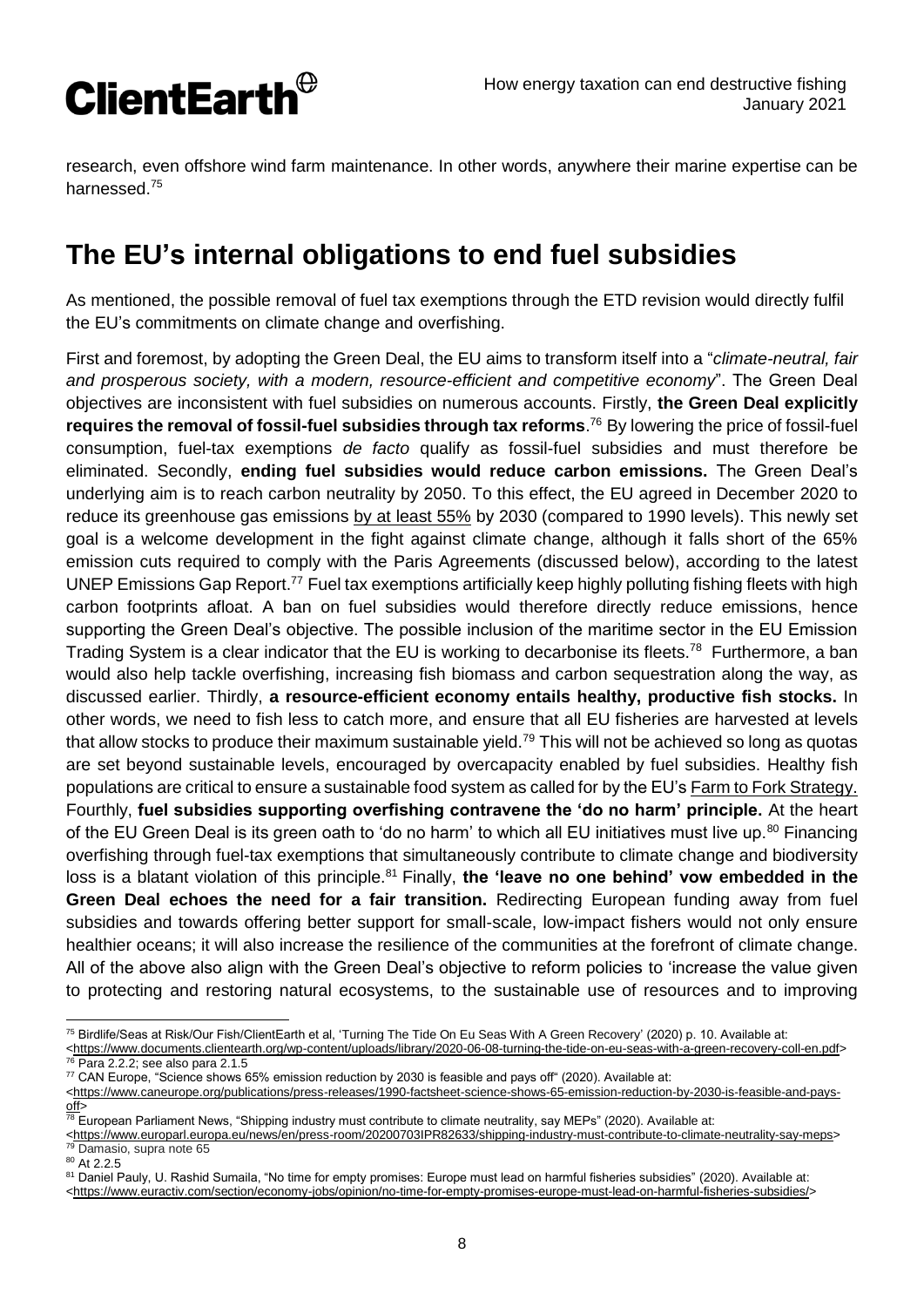

human health'. The Green Deal requires the EU to lead by example while advocating for an adequate global response to climate change and biodiversity loss.<sup>82</sup> Putting an end to its fuel de-taxation scheme in the fisheries sector would be an important step in this direction.

The above is supported by the fact that the objectives laid down in the Green Deal will soon become legal obligations. The proposed [European Climate Law,](https://ec.europa.eu/clima/policies/eu-climate-action/law_en) [one of the EU's](https://www.euractiv.com/section/energy-environment/news/deal-on-european-climate-law-is-big-priority-for-portugal-at-eu-helm/) [big priorities](https://www.euractiv.com/section/energy-environment/news/deal-on-european-climate-law-is-big-priority-for-portugal-at-eu-helm/) [for 2021,](https://www.euractiv.com/section/energy-environment/news/deal-on-european-climate-law-is-big-priority-for-portugal-at-eu-helm/) would turn the EU climate commitment as expressed in the Green Deal into a legally-binding target by establishing a legal framework and pathway to reach carbon neutrality by 2050. The Climate Law proposal reiterates the underlying objectives of the Green Deal: resource efficiency; a just and inclusive transition; reducing vulnerability and strengthening resilience (with a particular focus on vulnerable communities); and aligning policies with scientific evidence, *inter alia*. These considerations must guide the EU trajectory towards carbon neutrality.<sup>83</sup>

Here again, it is easy to see how fuel-tax exemptions are incompatible with the Climate Law proposal, and how their elimination would support its objectives. The aims of the legislation are climate neutrality by 2050 and the "*reduction of greenhouse gas emissions and enhancement of removals by natural or other sinks in the Union*". <sup>84</sup> As demonstrated, eliminating fuel subsidies would contribute to both. To this effect, the Commission must review the consistency of existing EU policies and legislation with these objectives, which clearly call for the removal of fuel subsidies in the revised ETD.<sup>85</sup>

The Climate Law also calls for the protection of "*the integrity of ecosystems and biodiversity against the*  threat of climate change".<sup>86</sup> The climate and biodiversity crises are intertwined, and the EU aims not only to be a *"leader in the fight against climate change*", but also to *"lead the world by example and by action"* in tackling the global biodiversity crisis.<sup>87</sup> Each new report on the climate and biodiversity crises shows the increasing urgency and the risks associated with inaction.<sup>88</sup> [The EU Biodiversity Strategy](https://ec.europa.eu/info/strategy/priorities-2019-2024/european-green-deal/actions-being-taken-eu/EU-biodiversity-strategy-2030_en) ('EUBS') aims to reverse the degradation of ecosystems and restore them, notably by achieving good environmental status of marine ecosystems, while supporting the effective implementation of the Convention on Biological Diversity. As mentioned, fuel subsidies directly support some of the most destructive fishing methods associated with high levels of bycatch, destroying ecosystems and depleting fish stocks. In accordance with the CFP, the EUBS requires an ecosystem-based approach to fisheries management, recognising the social, economic and environmental benefits of a thriving marine environment.<sup>89</sup> Ending fuel subsidies would directly support this objective while increasing marine ecosystems' resilience to climate change. Fish populations play a crucial role in marine ecosystems, and an adequate [Fisheries Action Plan](https://www.ifaw.org/eu/resources/back-to-the-source-saving-europes-biodiversity-starts-in-the-ocean) should be developed to ensure they can continue to do so. To this effect, actions must be taken against, *inter alia*, destructive fishing gear, non-target bycatch, insufficient monitoring and data collection, and the harmful fisheries subsidies which enable this.<sup>90</sup> Last but not least, the EUBS explicitly calls for a global ban on harmful fisheries subsidies through the ongoing World Trade Organisation ('WTO') negotiations on the matter, in line with Action 8 of the EU's [International Ocean Governance agenda](https://ec.europa.eu/maritimeaffairs/sites/maritimeaffairs/files/join-2016-49_en.pdf) and its commitment to combat overfishing.

<sup>&</sup>lt;sup>82</sup> Green Deal, supra note 49 para. 3

<sup>83</sup> Climate Law, Art. 3

<sup>84</sup> Ibid, Art. 1

<sup>85</sup> Ibid, p.3

<sup>86</sup> Ibid, p.10

<sup>87</sup> EU Biodiversity Strategy, p.2. Available at: [<https://ec.europa.eu/info/strategy/priorities-2019-2024/european-green-deal/actions-being-taken](https://ec.europa.eu/info/strategy/priorities-2019-2024/european-green-deal/actions-being-taken-eu/EU-biodiversity-strategy-2030_en)[eu/EU-biodiversity-strategy-2030\\_en>](https://ec.europa.eu/info/strategy/priorities-2019-2024/european-green-deal/actions-being-taken-eu/EU-biodiversity-strategy-2030_en)

<sup>88</sup> Bradshaw, Corey JA, et al. "Underestimating the challenges of avoiding a ghastly future." *Frontiers in Conservation Science 1* (2020): 9. 89 EU Biodiversity Strategy, p.2

<sup>90</sup> Birdlife/ClientEarth/OurFish et al. 'Back to the source: saving Europe's biodiversity starts in the ocean' (2020). p. 2-5. Available at: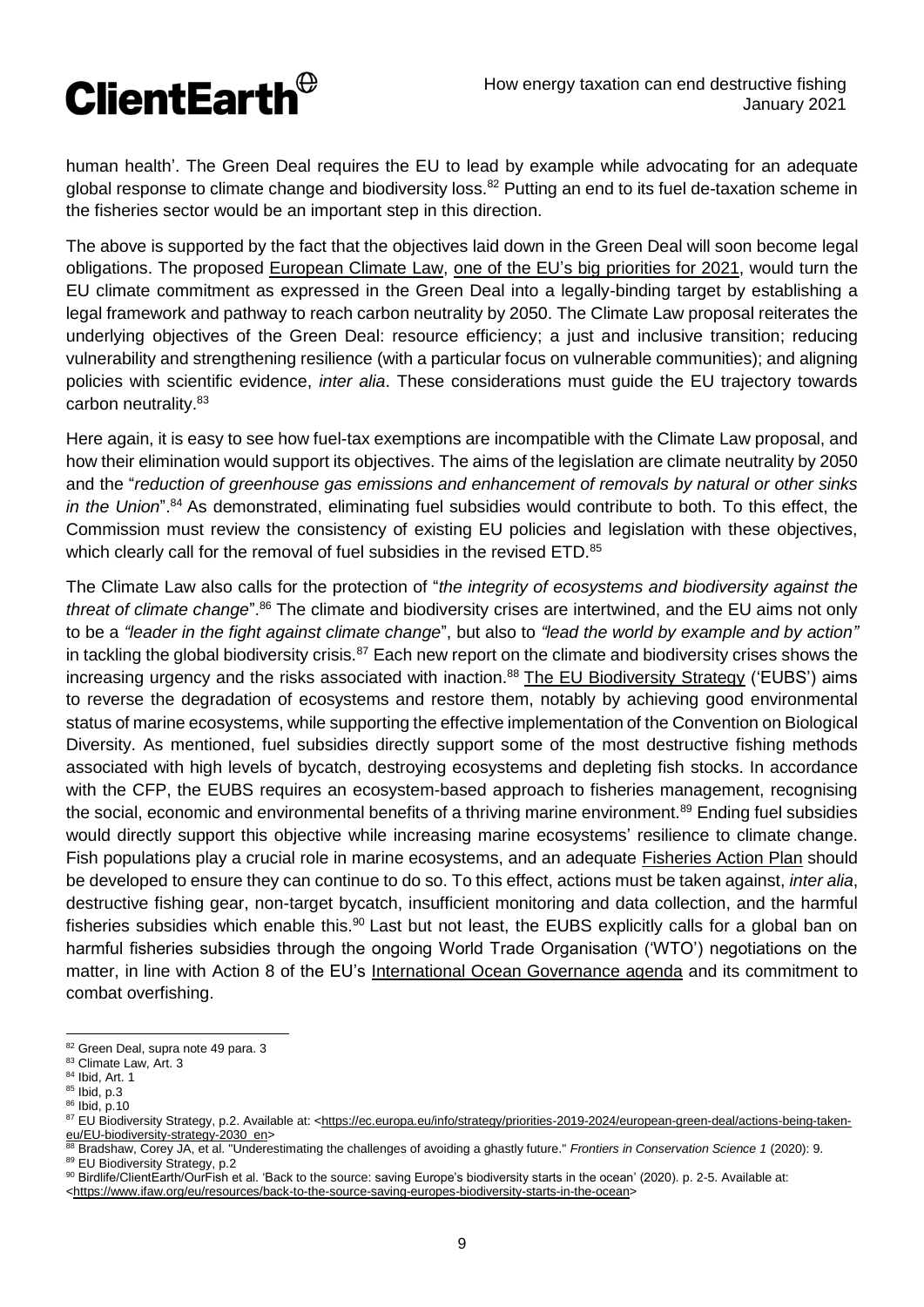

## **WTO negotiations on harmful fisheries subsidies**

A ban on fuel subsidies is not only required at the EU level: it is an international obligation. The question of fisheries subsidies is not novel to the global agenda, and there have already been significant efforts to address harmful subsidies.<sup>91</sup> The WTO began to strengthen its disciplines on the matter in 2001, calling for the prohibition of subsidies contributing to overcapacity, overfishing and Illegal, Unreported and Unregulated ('IUU') fishing.<sup>92</sup> In 2015, this call crystallised into UN [Sustainable Development Goal 14.6,](https://sdgs.un.org/goals/goal14) which mandated the WTO to secure an agreement ending such harmful fisheries subsidies by 2020 and to refrain from introducing new ones.

There are at least [25 reasons why the WTO must end harmful subsidies,](https://www.iisd.org/articles/25-reasons-wto-stop-funding-overfishing) and [more than 170 leading](https://stopfundingoverfishing.com/statement/)  [organisations have come together urging world leaders to stop funding overfishing.](https://stopfundingoverfishing.com/statement/) Despite considerable progress, the WTO regrettably missed the 2020 deadline, unable to agree on a stabilised text. Still, a consensus must be reached promptly. As expressed by Santiago Wills, chair of the negotiations: "*The urgency is growing. While we talk, fish stocks continue to decline due to overfishing*". <sup>93</sup> Building on the [current momentum,](https://www.wto.org/english/news_e/news20_e/fish_23mar20_e.htm) the negotiations will resume in 2021, and a work plan is currently under development.

This delay is partly attributed to the COVID-19 pandemic, but also stems from two particularly contentious points: special and differential treatment for developing countries (a recurrent matter in such negotiations) and crucially, whether to classify fuel tax exemptions as overcapacity-enhancing subsidies.<sup>94</sup>

On the latter, the draft revised and consolidated text presented in November 2020 introduced a possible qualitative prohibition of subsidies contributing to overfishing and overcapacity.<sup>95</sup> An important exception to this rule was also amended: WTO members would be allowed to keep these subsidies in place if they demonstrate good stock-management systems, without having to prove their efficacy. <sup>96</sup> This would effectively give industrialised states with better management systems an unfair advantage, without guaranteeing a positive effect on fish stocks.<sup>97</sup> **Regardless, the exclusion of fuel subsidies from the list of prohibited subsidies would have a drastic effect on the overall effectiveness of the agreement.** As stated, in the Biodiversity Strategy, EU Member States agreed to combat overfishing by supporting the WTO negotiations.<sup>98</sup> The EU claims to be a leader in multilateral cooperation on sustainable development, environmental action and ocean governance, <sup>99</sup> and Commissioner Sinkevičius was specifically mandated to ensure that the EU plays a leading role in the WTO negotiations.<sup>100</sup> Yet, it has so far failed to do so.<sup>101</sup> The reintroduction of previously banned harmful subsidies in the EMFAF has severely hindered the EU's stance in these negotiations. To remain credible and continue to be at the forefront of the fight against overfishing and climate change, the EU should fight for the inclusion of fuel subsidies

<sup>97</sup> Ibid.

98 At 4.2.1

 91 U. Rashid Sumaila, "Trade Policy Options for Sustainable Oceans and Fisheries. E15 Expert Group on Oceans, Fisheries and the Trade System–Policy Options Paper." *E15 Initiative, International Centre for Trade and Sustainable Development (ICTSD) and World Economic Forum*. 2016.

<sup>92</sup> Doha Declaration, para. 28

<sup>93</sup> World Trade Organisation, "WTO members committed to keeping up momentum in fisheries subsidies negotiations" (2020). Available at: [<https://www.wto.org/english/news\\_e/news20\\_e/fish\\_14dec20\\_e.htm>](https://www.wto.org/english/news_e/news20_e/fish_14dec20_e.htm)

<sup>94</sup> Friends of Ocean Action, "Missed Deadline To End Harmful Subsidies Will Drive More Overfishing: Leaders Must Urgently Push For Action Early In 2021, Says Un Ocean Envoy" (2020). Available at: [<https://www.weforum.org/friends-of-ocean-action/missed-deadline-to-end-harmful](https://www.weforum.org/friends-of-ocean-action/missed-deadline-to-end-harmful-subsidies-will-drive-more-overfishing-leaders-must-urgently-push-for-action-early-in-2021-says-un-ocean-envoy-9d76a57139)[subsidies-will-drive-more-overfishing-leaders-must-urgently-push-for-action-early-in-2021-says-un-ocean-envoy-9d76a57139>](https://www.weforum.org/friends-of-ocean-action/missed-deadline-to-end-harmful-subsidies-will-drive-more-overfishing-leaders-must-urgently-push-for-action-early-in-2021-says-un-ocean-envoy-9d76a57139)

<sup>95</sup> ISSD, "WTO Members Continue Fisheries Talks as 2020 Deadline Looms" (2020). Available at: **<**[https://sdg.iisd.org/commentary/policy](https://sdg.iisd.org/commentary/policy-briefs/wto-members-continue-fisheries-talks-as-2020-deadline-looms/)[briefs/wto-members-continue-fisheries-talks-as-2020-deadline-looms/>](https://sdg.iisd.org/commentary/policy-briefs/wto-members-continue-fisheries-talks-as-2020-deadline-looms/)

<sup>96</sup> UNCTAD, "How to craft a strong WTO deal on fishing subsidies" (2020). Available at: [<https://unctad.org/news/how-craft-strong-wto-deal](https://unctad.org/news/how-craft-strong-wto-deal-fishing-subsidies)[fishing-subsidies>](https://unctad.org/news/how-craft-strong-wto-deal-fishing-subsidies)

<sup>99</sup> European Commission, "International Issues". Available at: [<https://ec.europa.eu/environment/international\\_issues/index\\_en.htm>](https://ec.europa.eu/environment/international_issues/index_en.htm)

<sup>100</sup> Ursula von der Leyen, "Mission Letter: Virginijus Sinkevičius". Available at: <https://ec.europa.eu/commission/sites/beta-political/files/mission-<br>100 Ursula von der Leyen, "Mission Letter: Virginijus Sinkevičius". Ava [letter-virginijus-sinkevicius\\_en.pdf>](https://ec.europa.eu/commission/sites/beta-political/files/mission-letter-virginijus-sinkevicius_en.pdf)

Pauly, supra note 83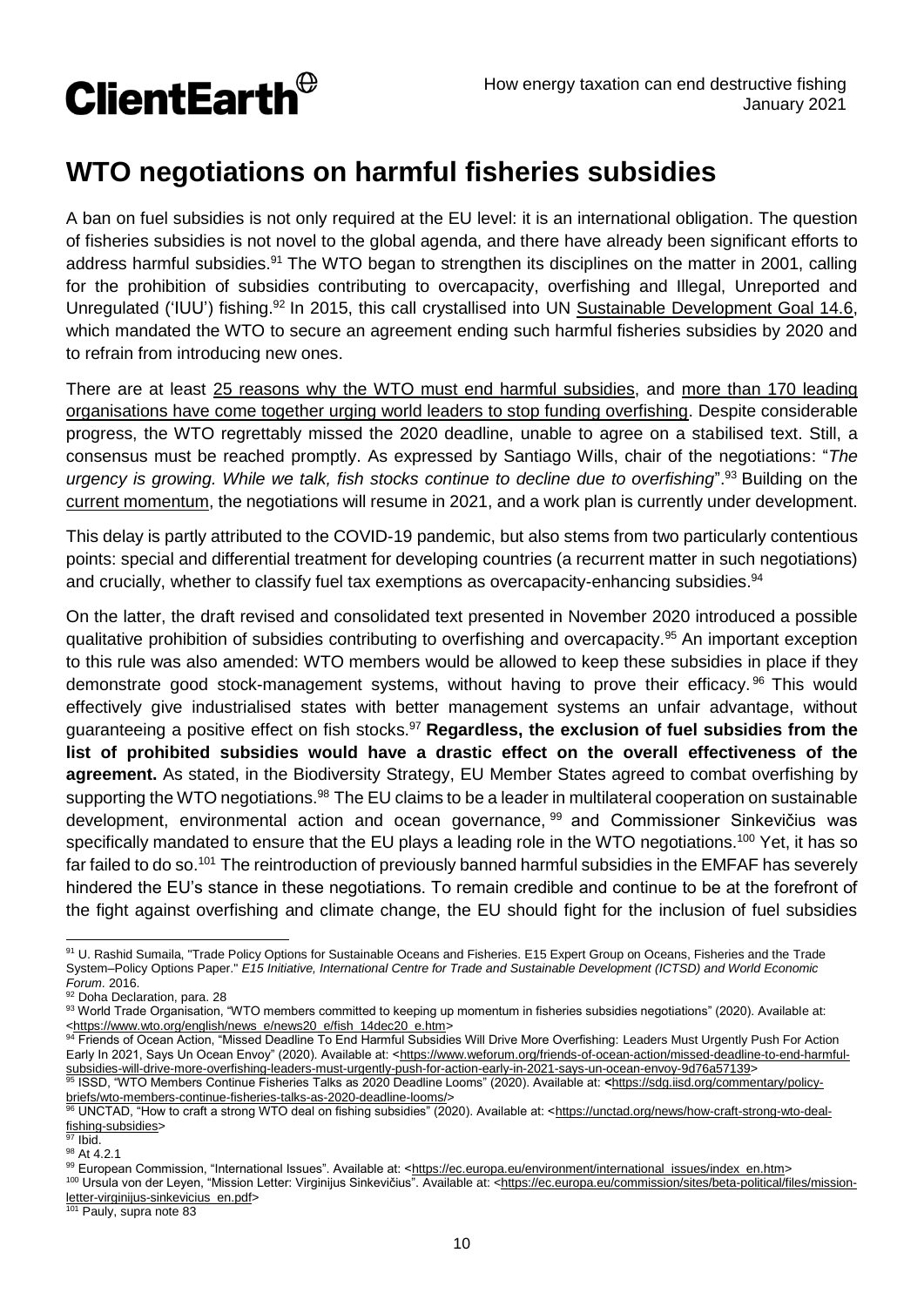

within the list of prohibited subsidies. Banning them at EU level through the revision of the ETD would send a clear message to the rest of the international community and restore the EU's image in these negotiations.

## **EU international ocean and sustainability commitments to end fuel subsidies**

As reflected by the WTO negotiations, harmful fisheries subsidies are not only a European issue, but a global concern. The EU's international climate, ocean and sustainability commitments also point towards putting an end to fisheries fuel subsidies.

While the SDG target 14.6 is a clear-cut pledge to end harmful fisheries subsidies, it falls within the EU's broader commitment towards sustainable development, a principle enshrined in the Treaty on European Union. The [2030 Agenda for Sustainable Development](https://sdgs.un.org/2030agenda) and its 17 goals are the global roadmap towards protecting the planet, ending poverty and assuring a peaceful and prosperous future for all. When it comes to harmful subsidies and destructive fishing, the other targets found under SDG 14, *Life Below Water*, also directly or indirectly support the end of fuel subsidies. SDG 14.4 for instance, calls for the restoration of fish stocks and an end to destructive fishing practices. Likewise, SDG 14.2 requires strengthening the resilience of coastal marine ecosystems, while target 14.b supports better access to quotas for small-scale artisanal fishers. Many of these commitments have been included in the CFP and other related policies.<sup>102</sup> Looking at the bigger picture, and in the light of our discussion above, other SDGs are also relevant to the debate. For instance, SDG 13 on climate action naturally requires the decarbonisation of the sector and the end of overfishing. SDG 2 on food security is another clear example, which directly calls for the effective implementation of the *[Voluntary Guidelines for Securing Sustainable Small-scale](http://www.fao.org/voluntary-guidelines-small-scale-fisheries/en/) Fisheries*, which provides tools and principles to ensure food security, sustainable SSF and inclusive decision-making, and strengthens human rights.<sup>103</sup>

At the UN level, 2021 marks the beginning of the [Decade of Ocean Science for Sustainable Development,](https://oceandecade.org/) a global call to bridge the gap between ocean science and policy-making, and reverse the cycle of declining ocean health. This reaffirms the need for science-based adaptation and mitigation policies in ensuring a healthy future for our ocean and the livelihoods of those who depend on it, which includes the elimination of fuel tax exemptions. The current discussions on a [global treaty on biodiversity beyond national](https://www.un.org/bbnj/)  [jurisdiction](https://www.un.org/bbnj/) also reflects the necessity for better ocean stewardship, guided by ocean science.

Finally, many of the EU's policies relevant to fuel subsidies are also a direct response to its legally-binding obligations under the Paris Agreement. As recognised by the EU Commission, the Paris Agreement implicitly requires the removal of fossil fuel subsidies,<sup>104</sup> given that they delay the energy transition and have a detrimental effect on the environment, which contravenes the Agreement's objectives.<sup>105</sup> In fact, all three objectives of the Paris Agreement are incompatible with fuel de-taxation schemes.<sup>106</sup> As discussed, eliminating fuel subsidies would help reduce EU carbon emissions, supporting the Agreement's climate

[<https://ictsd.iisd.org/opinion/how-fisheries-negotiations-can-inform-the-wto-to-carry-forward-fossil-fuel>](https://ictsd.iisd.org/opinion/how-fisheries-negotiations-can-inform-the-wto-to-carry-forward-fossil-fuel)

106 Paris Agreement, Art. 2

 <sup>102</sup> EU Biodiversity Strategy, Coastal and Marine Policy, Agenda on International Ocean Governance, *inter alia.*

<sup>103</sup> Philippa J Cohen et al. "Securing a just space for small-scale fisheries in the blue economy." *Frontiers in Marine Science 6 (2019*): 171. p.6 104 European Commission, "Communication From The Commission To The European Parliament, The Council, The European Economic And Social Committee, The Committee Of The Regions And The European Investment Bank: Clean Energy For All Europeans" COM(2016) 860 final <sup>105</sup> Heloisa Perera, "How fisheries negotiations can inform the WTO to carry forward fossil fuel subsidies reform" (ICTSD 2018). Available at: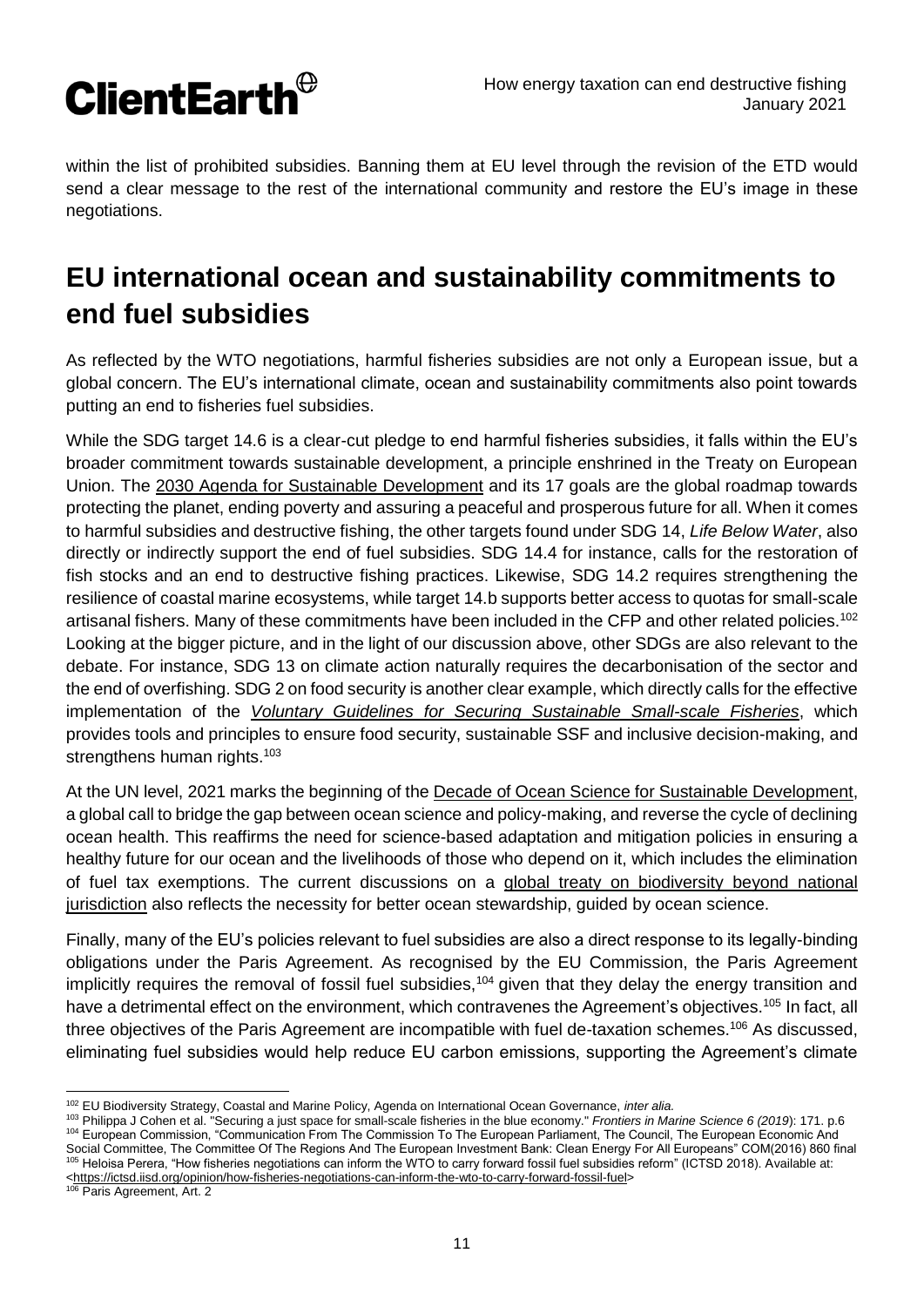

mitigation objectives. Article 5 notably encourages parties to "*take action to conserve and enhance, as appropriate, sinks and reservoirs of greenhouse gases*", and therefore to fully harness the ocean's carbon sequestration capacity. On adaptation, parties must strengthen resilience and reduce vulnerability to climate change.<sup>107</sup> The elimination of fuel subsidies, paired with effective support to low-impact fishers, would strengthen fish stocks' and fishers' adaptability and help protect ecosystems and the livelihoods of those at the forefront of climate change.<sup>108</sup> On sustainable finance, redirecting funding towards small-scale fisheries also aligns with the objective of *"making finance flows consistent with a pathway towards low greenhouse gas emissions and climate-resilient development*". In its preamble, the agreement recognises the need to safeguard food security, and notes the importance of protecting marine ecosystems and biodiversity while ensuring a just transition and promoting climate justice, which consolidates our case against fuel subsidies disproportionately benefitting LSF while threatening the future of our seas and artisanal fishers.

# **In short: end harmful (fuel) subsidies, end destructive fishing**

From the Portuguese *bacalhau* to the Scandinavian *gravlax*, fish are an integral part of European culture and the European diet. As the largest fish market, and the third largest carbon emitter, the EU has a leading role to play in addressing the two greatest threats to the ocean: overfishing and climate change. One way to address both is to **eliminate harmful fisheries subsidies, beginning with fuel tax exemptions**. The ongoing revision of the Energy Taxation Directive, and its new role as a tool to support the EU's climate ambitions, offers a perfect window of opportunity for the EU to finally act upon its domestic and international commitments to eliminate fuel-tax exemptions. Doing so would help the EU combat overcapacity and overfishing and promote a sustainable future for European fisheries, while generating revenue along the way.<sup>109</sup> It has become clear that fuel subsidies fuel overfishing and disproportionately benefit destructive LSF, making their elimination an environmental, social and economic imperative. This necessity is echoed in numerous EU commitments at both domestic and international level, from the Common Fisheries Policy and the European climate and biodiversity strategies to the Sustainable Development Goals and the Paris Agreement. All converge towards putting an end to capacity-enhancing subsidies like the EU fisheries fuel de-taxation scheme, and to '*repurpose harmful subsidies to more equitable and sustainable uses'.* <sup>110</sup> Each missed deadline puts European fisheries and those who depend on them in greater jeopardy. The EU must ensure a rapid conclusion of the WTO negotiations, and lead by example by revising the ETD to exclude fuel tax subsidies. The EU is already equipped to address the short-term socio-economic consequences of this policy change, and can use dedicated European funds and social schemes to protect and empower small-scale low-impact fishers and the livelihoods they support.

 <sup>107</sup> Ibid, art. 7

<sup>108</sup> Ibid, art 7.2

<sup>109</sup> UNCTAD, '90% of fish stocks are used up – fisheries subsidies must stop' (2018). Available at: [<https://unctad.org/news/90-fish-stocks-are](https://unctad.org/news/90-fish-stocks-are-used-fisheries-subsidies-must-stop)[used-fisheries-subsidies-must-stop>](https://unctad.org/news/90-fish-stocks-are-used-fisheries-subsidies-must-stop)

Stuchtey, supra note 37 at 93